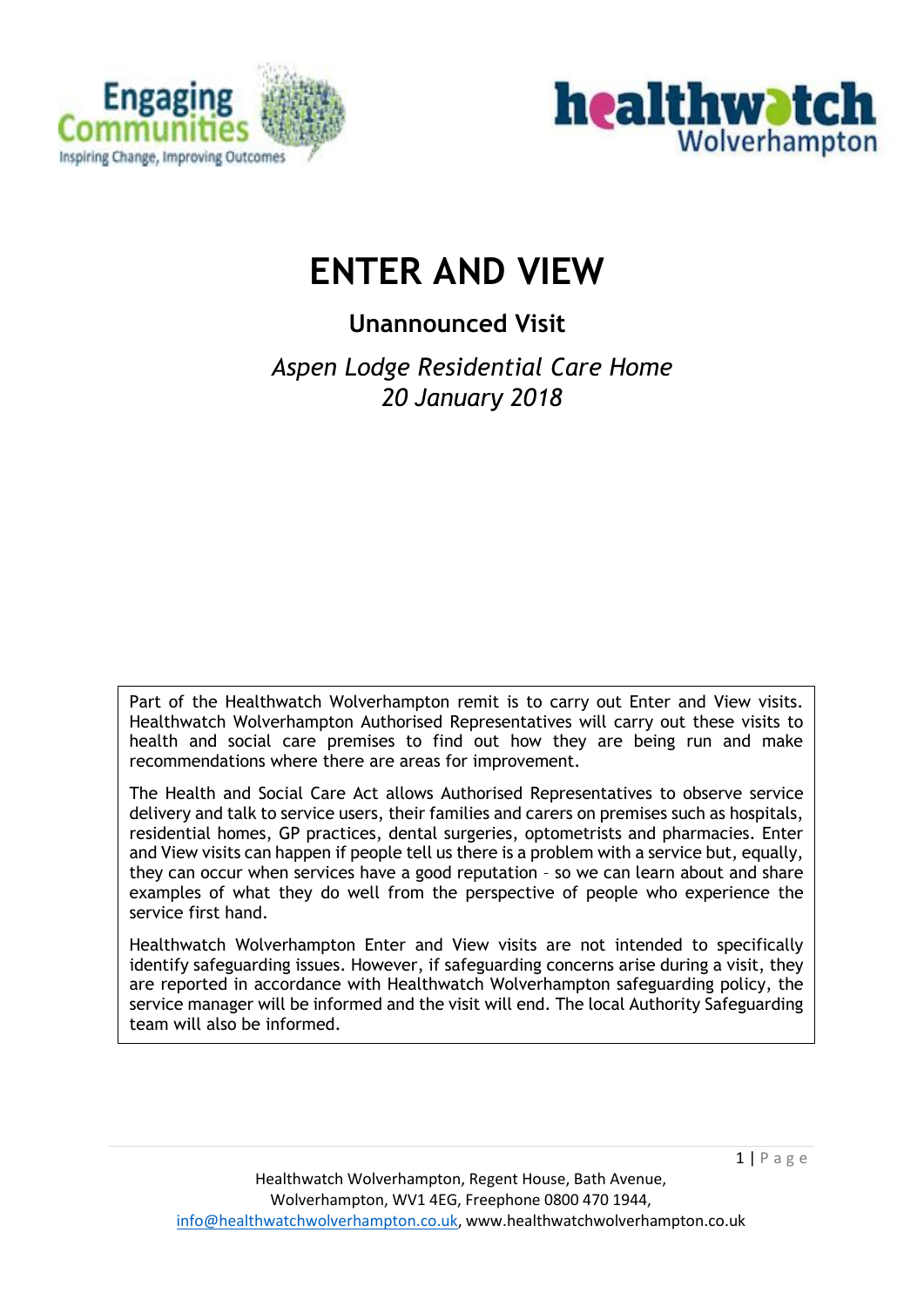# **Aspen Lodge Residential Care Home**

Service Address: Upper Zoar Street, Pennfields, Wolverhampton, WV3 0JH Manager Name: Balver Bisla

# **Acknowledgements**

Healthwatch Wolverhampton would like to thank the Manager, Senior Carer, all other staff, the residents and relatives for their co-operation during the visit.

# **Disclaimer**

Please note that this report relates to findings observed during our visit made on Saturday 20 January 2018**.** The report does not claim to be representative of all service users, only of those who contributed within the restricted time available.

# **Authorised Representatives**

Kirpal Bilkhu (Lead) David Cocker (Observer) Shooky Devi

### **Who we share the report with**

This report and its findings will be shared with Aspen Lodge Residential Care Home, NHS England, Local Authority, Clinical Commissioning Group (CGG), Councillors and the report will be published on the Healthwatch Wolverhampton website.

 $2 | P \text{ age}$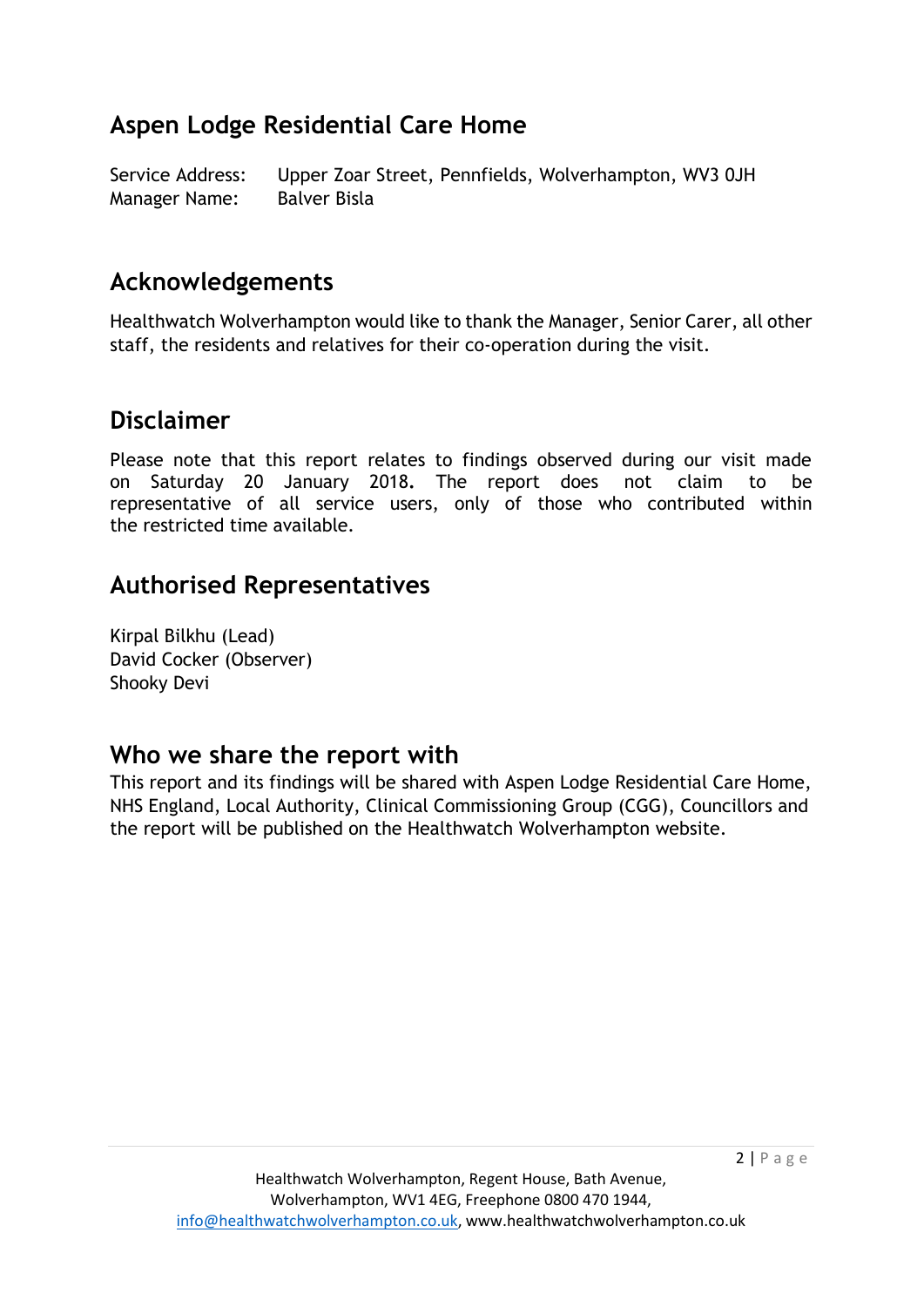# **Summary**

Healthwatch Wolverhampton visited Aspen Lodge Residential Care Home in January 2018 due to intelligence received from a complainant. During the visit the Authorised Representatives carried out observations, talked to residents, relatives and staff.

#### **Key Findings - Enter & View Visit 20 January 2018**

- Residents we observed and spoke to looked relaxed and comfortable.
- The home had a very nice atmosphere and was overall odour free and clean.
- The home caters very well for residents' cultural needs and communication needs.

# **Background**

Aspen Lodge Residential Care Home provides accommodation and personal care to a maximum of 25 older people, some of who have dementia, mental health conditions, or physical disabilities. The home opened in August 2016 and is now getting to full capacity and very much a "community home."

### **What we did**

Three Authorised Representatives, comprising of two volunteers and one member of staff visited the home from 11.00am to 1.00pm 20 January 2018. We were greeted by the Senior Carer who was the most senior member of staff at the time of visit. Before commencing with our visit, we spoke with the Senior Carer and asked questions to give us a better understanding of the home and to help compile our findings. The visit was carried out unescorted throughout the home.

The Manager visited the home halfway through our visit. We concluded our visit by feeding back some of our findings to the Manager and asking further questions.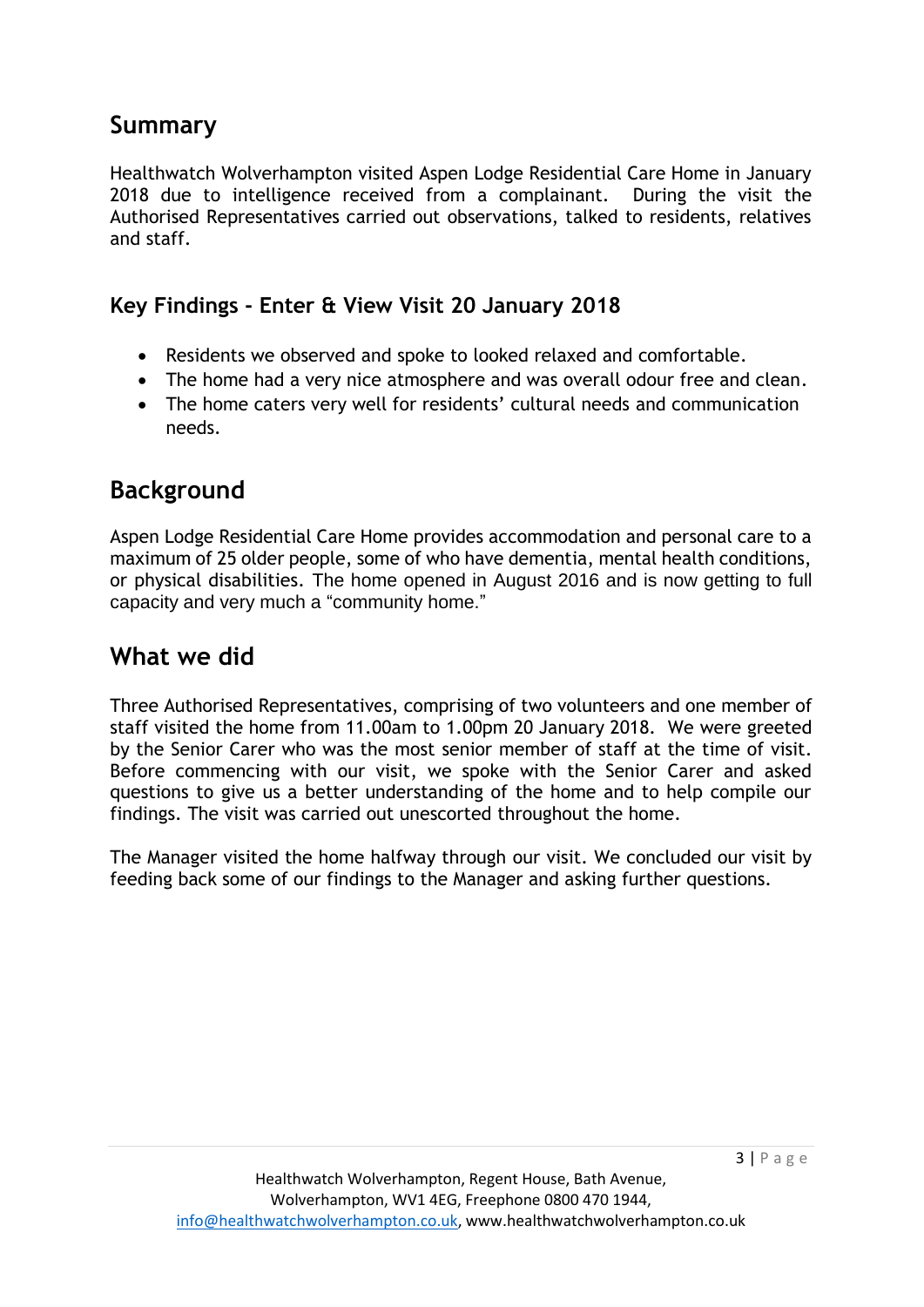# **Findings:**

#### **Environment:**

*Time was spent observing the general environment of the home as well as spending time in different rooms i.e. lounge, conservatory, dining room and a side room.*

On our arrival we noted sufficient car park space at the front of the home. There was a skip outside the home stacked with mattresses. We were told they are to be thrown away. The home has CCTV cameras installed and these are monitored within the Managers office.

The doorbell was used to gain access to the home. A member of staff invited us into the reception area and we were asked to wait. We were greeted by the Senior Carer, she was given a letter explaining the purpose of the Enter & View visit.

The visitors book was used to sign in and the mounted hand sanitiser was applied by all three Authorised Representatives. There was signage on the wall advising all to use the sanitiser when entering and leaving the premises.

We were pleased to see the home has a 'red bag' scheme in place. (When a resident becomes unwell and is assessed as needing hospital care, care home staff pack a dedicated red bag that includes the resident's standardised paperwork and their medication, as well as day-of-discharge clothes and other personal items.)

Before carrying out our visit within the home we met with the Senior Carer in a room next to the conservatory, during this time we noted two 'chip boards' placed behind a chair. There was a power lead not connected to any device but was switched on and wheelchairs were stacked within this room. The conservatory door was locked we were told it was for security reasons.

We were told there are twenty-one residents within the home at present with four pending. Two of the resident's rooms are used for respite care. These residents have now become permanent.

The Authorised Representatives carried out observations within the lounge, conservatory, dining room and a side room and found these rooms to be odour and clutter free.

We noted the home did not have a notice board and asked for clarification we were informed that this is currently being worked on.

As the Authorised Representatives carried out observations within the home, they were shown an empty residents room '24'. A new 'en-suite' equipped with bedroom furniture had recently being built. The room has a 'call bell' installed too.

We noted two 'call bell' systems were in place to alert staff if a resident needs assistance. We were told some of the residents have 'pull' buzzers and the others have 'digital' buzzers.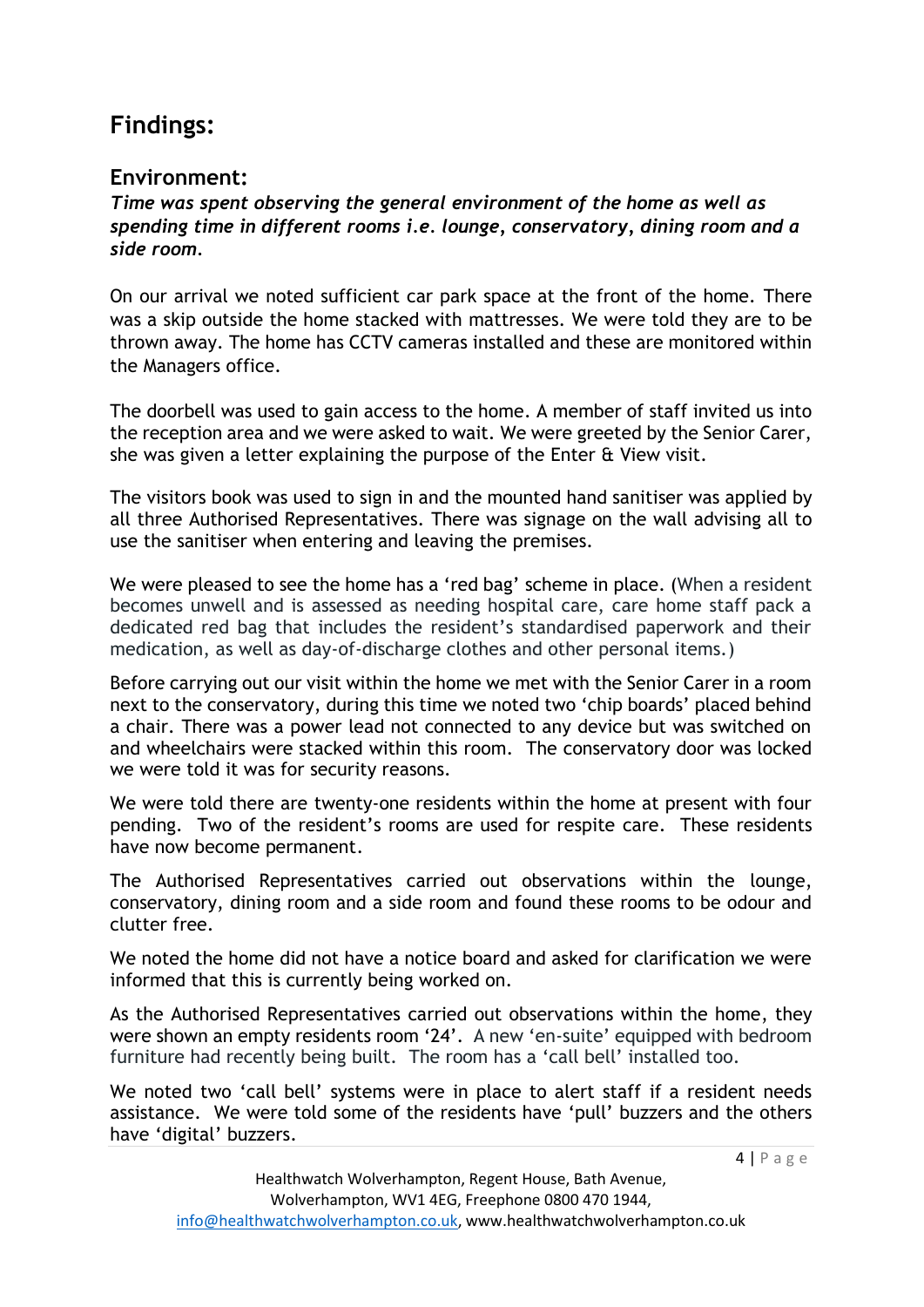The Senior Carer explained that during the day the residents are situated within the lounge. The residents that do decide to stay in their rooms are checked by members of staff every ten to fifteen minutes to ensure they are fine.

We were told most of the residents prefer to take a shower and were shown the main bathroom by the Senior Carer.

The Senior Carer pointed out to two sluice rooms within the home and the cleaning cupboard and said it was kept locked at all times.

Fire Evacuation - The Senior Carer advised that they have a stay put policy and explained what this means. She said that fire drills are carried out every three to four months. There is a fire assembly point outside on the far end of the carpark with appropriate signage.

As we moved around the home we observed fire exits were clear of any obstruction. We were advised that the alarms are checked in line with the maintenance programme. The Manager advised that the home has had a fire inspection.

We were told the residents use the garden, the home is planning to renovate part of the garden and have a storage shed for wheelchairs and other equipment.

#### **Relatives**

#### *During our visit we met with relatives of residents within the home.*

**Resident 1** was admitted to the home in April 2017**.** Both relatives of the resident were very happy with the service the home provides. They explained that if they are unable to take their dad to hospital appointments, a member of staff will accompany him. We were told that the resident has brought his own armchair from home. Some key comments made by the relatives; "District Nurses administer insulin every day". "Dad has his hair cut, is seen by a Chiropodist and is happy with the food." "Dad now is assisted with eating after it being identified he was losing weight"

**Resident 2** has been in the home for a month**.** The relative is happy with the service the home provides for the resident. "Staff are excellent". The resident was asked what he ate for breakfast he commented he has porridge, "cooking is good".

#### **Interaction between residents and staff** *We observed how staff interacted with residents*

We observed an Asian member of staff supporting an Asian resident down the corridor communicating in the language 'Punjabi'. The member of staff spoke to one of the Authorised Representative whilst the resident was using the bathroom facilities and explained that the resident can speak English as well as Punjabi but chose to speak to her in his own language. She explained she was happy working in the home.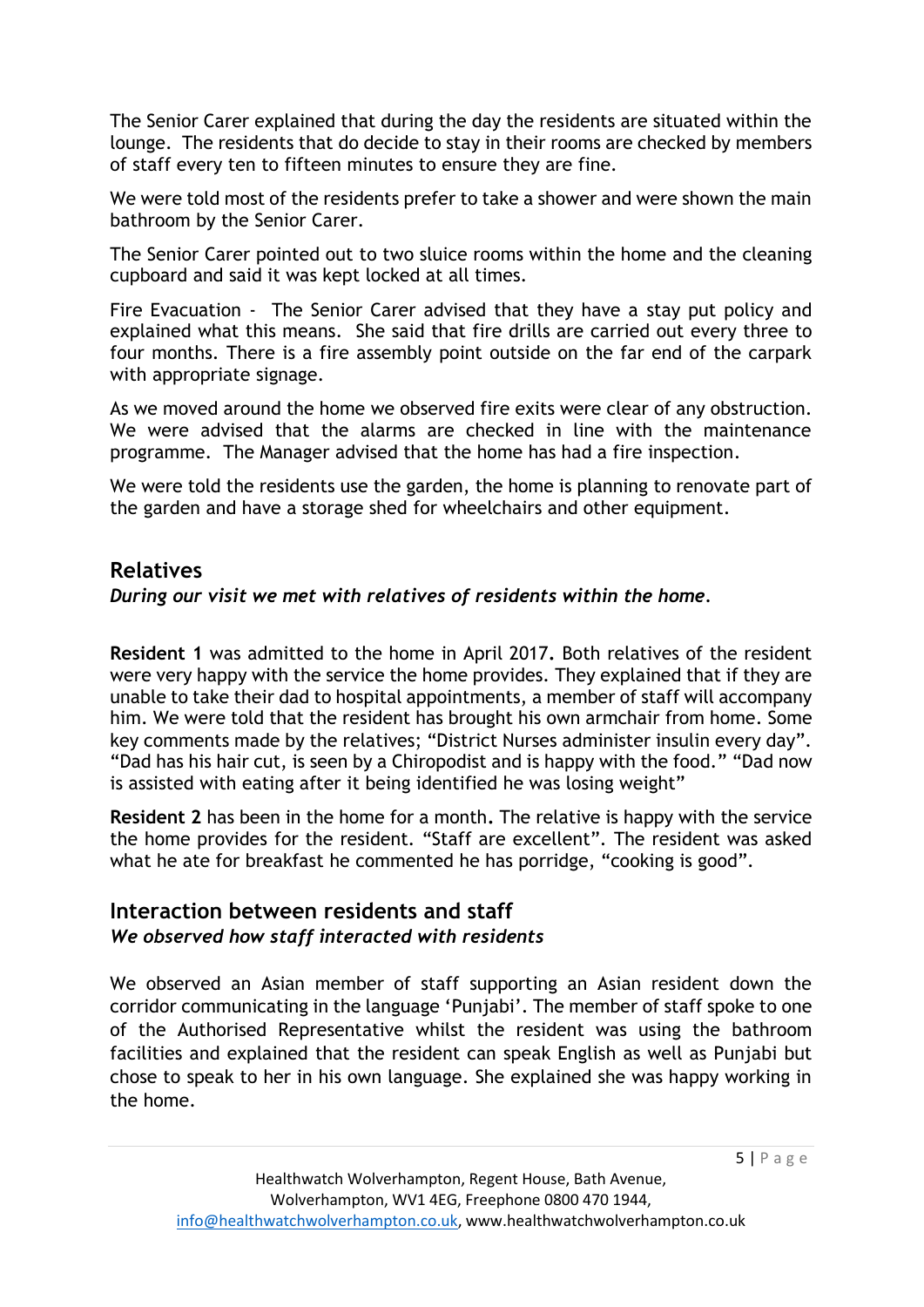We were told questionnaires are carried out annually and the manager advised that the outcome of the feedback has mainly been positive. Resident meetings are held six monthly. Joint resident and family meetings are held annually. Any concerns are usually raised to the Senior member of staff or directly to the Manager of the home. Some visitors prefer to raise concerns directly with the Manager.

"The home takes 'step down' from the hospital." One resident comes in every six weeks for respite. The resident has a short-term referral with the GP Practice which is based next door to the home. The home currently has two residents who have capacity.

Should there be an interest in residency within the home the Manager carries out a needs assessment. If the home can meet the potential resident's needs, then visits are arranged with the family for a viewing of the home and the rooms available. The home uses Pennfields Medical Centre, GP registration for all permanent residents'.

The Care plans are updated regularly, and the family also contribute to this.

#### **Staff**

#### *We were given information on staff.*

We noted all staff wore a uniform and these were recently introduced.

We were told the home does not have a staff room as the staff have paid breaks, and these would be with the residents. Currently the home does not use agency staff.

The working pattern of the home is a seven-hour shift during the day and ten-hour shift at night. An external company 'Peninsula' is utilised to provide Human Resources support. "Four staff are available on the morning shift, four staff in the afternoon and three staff during the night."

The Manager was passionate about the importance of having the right staff working in the home and the values and behaviours required to meet individual needs.

One member of staff was observed completing her paperwork whilst sitting and observing the residents in the main lounge.

The communications book is filled in three times a day and Handovers take place three times a day. The book is reviewed by the Senior members of staff to ensure all issues are addressed.

All staff have completed the required mandatory training.

The home has "two to three" maintenance staff and we met one of the staff during our conversation with the Manager.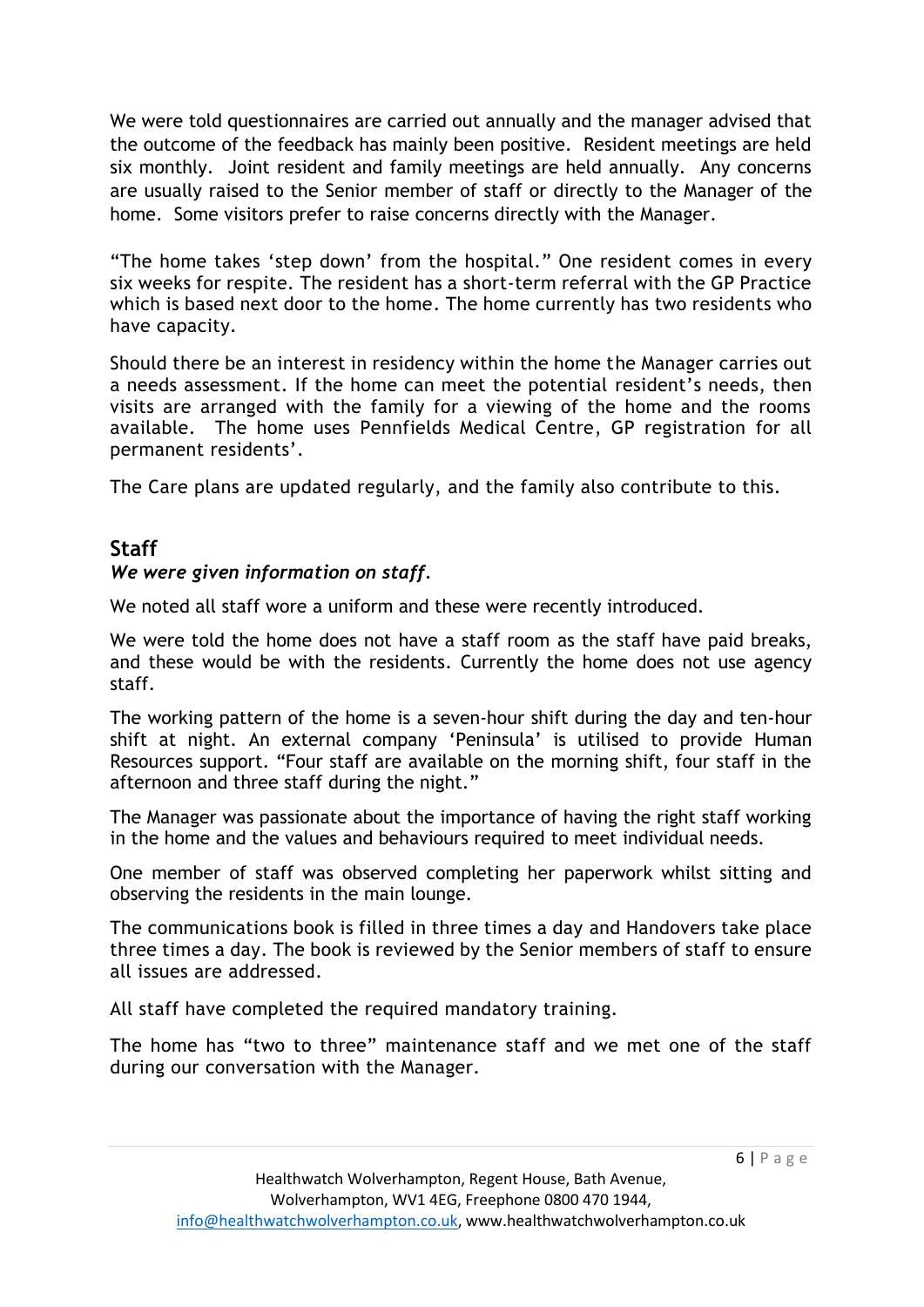#### **Food and Choice**  *We asked a number of questions around food choice.*

Residents are given two options for breakfast, lunch and supper. The home caters for vegetarians and provides culturally specific foods. Snacks are available for residents in between meal times. Members of staff support residents should they wish to make their own drinks.

We observed the Cook in the lounge asking residents their meal choice. Lunch is usually around 12.30pm. We saw members of staff supporting residents into the dining room in preparation for their lunch.

Displayed on the wall in the dining room was a notice with the fluid measurements and conversion for guidance.

#### **Recreational Activities**

#### *We wanted to understand what activities are available for the residents.*

The home does not have an Activities coordinator and the staff "carry out all activities." At the time of the visit, residents were in the main lounge listening to music and relaxing. The activity timetable for the home is as follows: Monday keep fit takes place, Tuesday is a Pamper Day, Wednesday afternoon Reminiscences takes place. Thursday a Crafts session, Friday is a Quiet Day, Saturdays is a Movie day and Bingo is played on Sunday.

During the Christmas period the home invites St Edmunds Choir to the home and residents are taken to the Bradmore Arms for a Christmas meal.

Coffee mornings are held every three months and the next one is due at Easter time. A Summer fetes take place as well as barbeques when the weather is good and there are also birthday celebrations for residents.

One resident's family have given a bird house which was going to be put outside in the garden area, but due to the weather it was postponed for later in the weekend.

#### **Privacy and Dignity**

*We wanted to understand the different ways the home sought to provide both privacy and dignity to residents.*

Bed time for the residents is flexible in the home. If a resident has taken medication, and wants to go back to sleep, then they are able to do so, checks will be made every "fifteen to thirty minutes."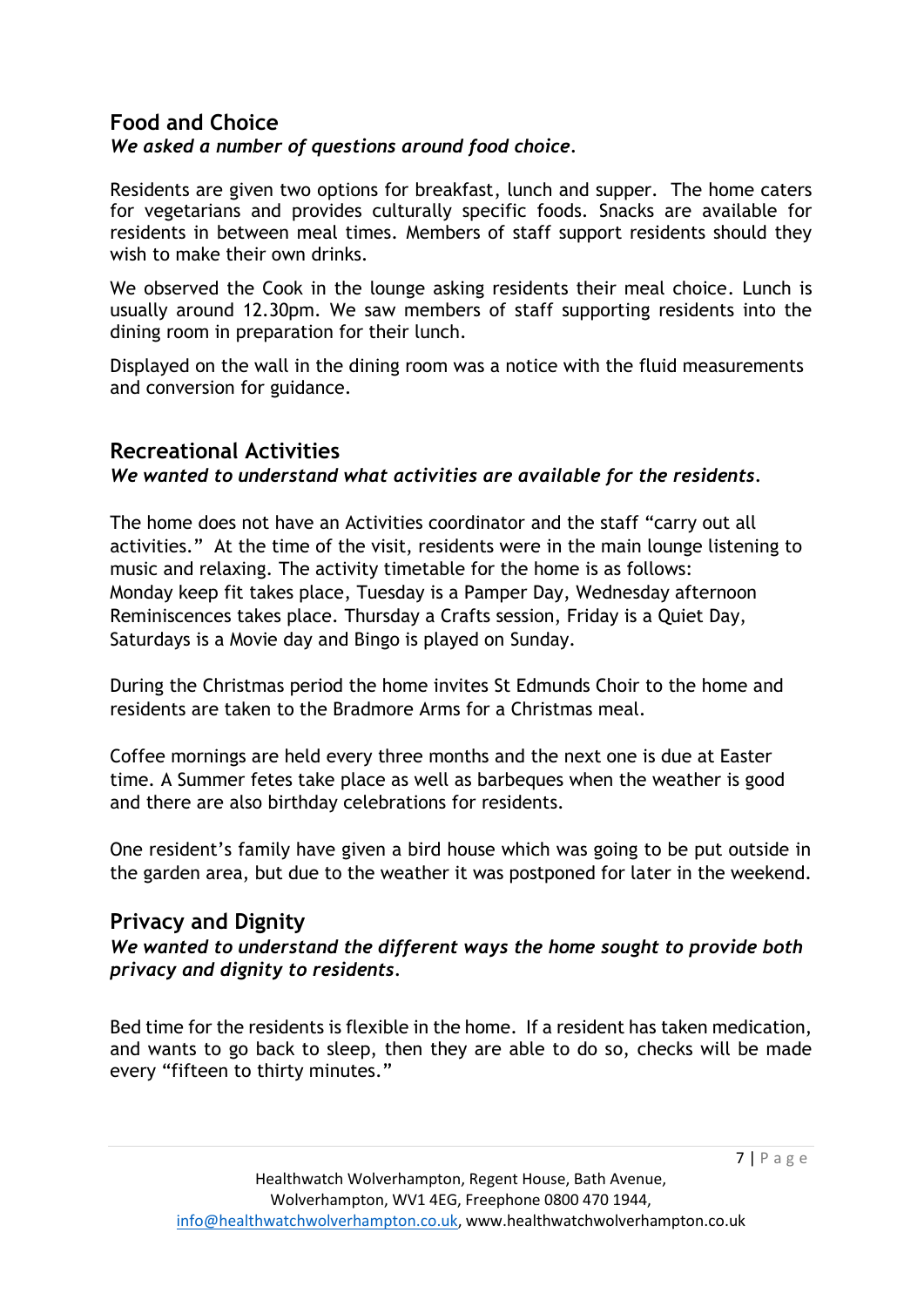We noted a sheet displayed on the wall in the dining room. The Manager explained this was suggested by staff to enable them to communicate effectively with the two Punjabi speaking residents.

Able residents have access to go outside the home unaided. The Manager explained risk assessments are carried out prior to this.

We were told the home does not have any residents with pressure sores. However, the resident that uses the hoist is monitored regularly and this is recorded in line with procedures. Two ladies have had their legs bandaged and receive support from the district nurses.

Displayed on a corridor wall are two large dignity trees. The residents had suggested having these displayed. One tree was named Aspen Lodge. Family members had suggested that it would be good to have pictures of the residents' displayed on the tree.

The Manager was asked why there were no pictures of the residents on their bedroom doors. She explained that some of the relatives did not want pictures of their relatives on the doors and discussed the reasons why.

Medication for the residents is stored in a locked room. The Senior Carer said this is locked at all times and there is a key code on the door. The medication fridge is also stored in the room. The fridge temperatures are taken twice a day. There are no residents in the home that require any controlled drugs. Only Senior members of staff administer medication and there is always a Senior member of staff on each shift. Advanced medication training has been undertaken.

#### **Comments and Further Observations**

During our visit we observed residents relaxed and comfortable within a happy and calm environment. It was pleasing to see residents from various cultural backgrounds living within the home and members of staff interacting with residents with compassion and care. It was evident they were aware of the resident's needs. Communication with the residents was carried out with dignity and respect.

We observed the support with residents when they were escorted into the dining area for lunch. Staff ensured that all the tables were clean prior to lunch time.

We spoke with relatives who praised the quality of service the home provides. All residents spoken to were happy with the food.

The home provides many forms of interaction for the wellbeing of the residents, from daily activities, coffee mornings, resident meetings.

To close our visit, we met with the Manager. The Manager gave us an insight to future plans and developments. She shared ideas with regards to the building itself – to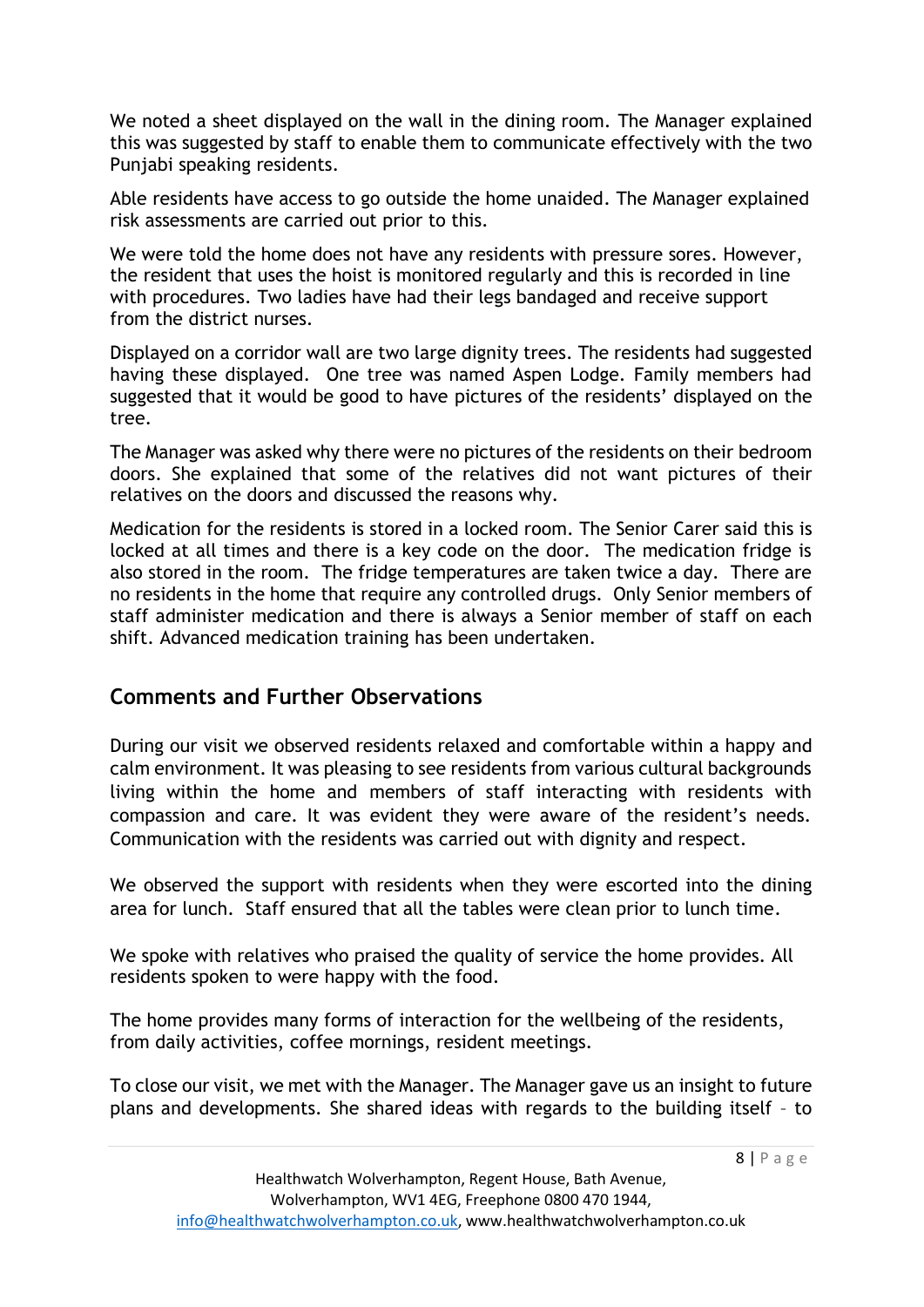ensure all the garden areas were accessible as well as sufficient rooms inside the building.

The Manager has a sister home and suggested practices that could be shared. There are ideas that are working in the sister home that the Manager would like Aspen Lodge to adopt.

Having spent some time talking and listening to the Manager, it was clear she has drive and commitment ensuring service delivery is carried out to a quality standard and continually improving. i.e. Spot checks carried out within the home by the Manager at "three o'clock in the morning."

#### **Recommendations and Follow –Up Action**

For residents to freely use the conservatory area, it would be useful if the door is kept unlocked. We would advise removing the chipboards from the room prior to the conservatory and to disconnect the power lead preventing potential trip hazard. Currently there are wheelchairs stacked in this room to perhaps store in a different location or room.

The introduction of a notice board in a prominent place for information purposes, good news items, events would prove beneficial for relatives and visitors.

A feedback box would be useful to put out capturing the views made by relatives and visitors.

Coffee mornings are currently held every three months. More frequent coffee mornings would build on the good work already being done with involvement of families and visitors.

Resident meetings are six monthly and resident /family meetings yearly. More frequent meetings would help to generate more ideas within the home and different initiatives to help interaction and engagement even further to what it is now.

#### **Provider Feedback**

Page 4 – The two 'chip boards' are shelves belonging to the bookcase that they were resting against. The bookcase had just been moved into the back lounge and items were being arranged on it during that weekend.